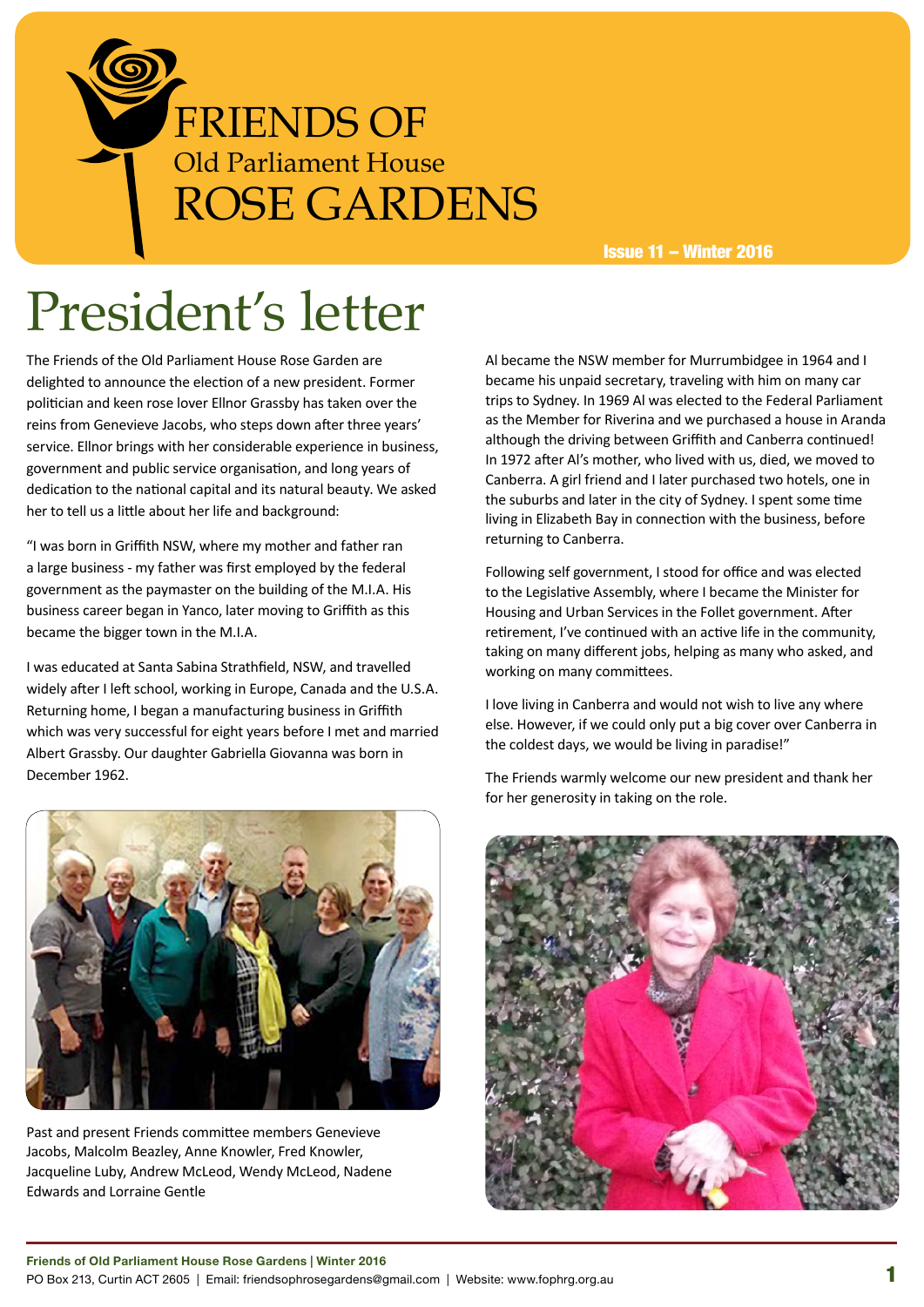# Campaign to save OPH's standard roses

Recently the Friends became aware of plans to remove the front row of standard roses immediately in front of the Old Parliament House building. We sought urgent clarification, and have learned that the proposal comes from the Museum Of Australian Democracy. It evidently follows a heritage report suggesting that the building should be returned to its original 1920's appearance and stripped of some later plantings. The considered view of the Friends is that the roses form part of the rich tapestry of lived history of this significant building.

On enquiry we were told that the consultants knew very little about the plants. With the resources of a wide range of friends and connections we have been able to establish a fuller picture of how and why the roses were chosen for this prominent position. There are six beds of standard roses in front of the building, arranged in two parallel rows. Robin Johnson was the supervisor of the Senate gardens and worked with previous head gardener Simon van den Heuvel at the time. He told us the roses were planted at the direct request of the President of the Senate, the Honourable Harold Young, and the Speaker of the House of Representatives, Sir Billy Snedden in 1982.

Standard roses were chosen for several specific purposes: their height provided a colourful backdrop for official photographs, and the long stemmed specimens also provided cut flowers for members. Robin recalls deliveries to the Hon. Joan Childs, who very much enjoyed the blooms. They were also frequently used as a backdrop for television interviews carried out by the ABC and Channel Nine. Historian John Gray, who was commissioned by the National Capital Authority to write *Roses, Tennis and Democracy* has sourced the reference for this planting in the Business of the Senate and its Committees 1982 paper. This places the roses within the context of the parliamentary history of the buildings and the story of the people who worked there as elected representatives, media and staff.

Citywide gardener Dennis Dempsey believes the appearance of a number of the bushes, the thickness of their stems and base growth, indicates that some may have been moved there from elsewhere in the Gardens. He believes that the remaining roses are now in excellent health and show no signs of serious disease. Given their age and establishment, however, he thinks it is unlikely that they would survive being transplanted although there is no reason why they should not continue to thrive in their current positions.

Robin Johnson also recalls that a number of roses were replanted from elsewhere in the Gardens. He himself has a specimen of *R. Peter Frankenfeld* which he saved from discarded older specimens. He believes these standards may be among the only remaining original rose bushes planted in the Gardens prior to the departure for new Parliament House. Emeritus senator Colin Hollis, who is president of the NSW Rose Society and was one of the original horticultural volunteers at the Old Parliament House Rose Gardens has also confirmed the history of the plantings to the best of his recollection and urges their retention on the grounds of a link with the history of the building within living memory.

In order to ensure the continuation of the planting however, Citywide had sought permission from MOAD to propagate the roses and replace a handful of dead specimens. These cuttings have been professionally grown on and are now ready for planting. At this point MOAD has not granted permission for the planting to take place.

The Friends' past president, Genevieve Jacobs, and new president Ellnor Grassby met with MOAD director Daryl Karp to express our deep concerns about plans for the roses' removal without wide consultation and an attempt to understand their significance. We believe that the living, layered history of Old Parliament House ought to take precedence over plans to restore the site to its original state, and that the building and grounds ought to represent the entire story of the place rather than a selective interpretation based on the earliest history. Daryl Karp gave us an assurance that the roses would not be removed within the current season and the Friends have undertaken to discover as much as possible about the roses in the intervening period.



A spectacular wisteria display on the garden front at Camden Park

## Fireside chat

The current custodians of one of the most historic family gardens in Australia, John and Edwina Macarthur Stanham of Camden Park, have kindly agreed to be guest speakers at the Friends' annual fireside chat on August 21. John is a descendant of the original John Macarthur, who began building Camden Park in 1832. The house was designed by architect John Verge in the Palladian Revival style and set in an extensive landscape including the family church of St John at Camden, whose spire was sited as an "eye catcher" for the estate.

The early colonial gardens are the largest and most intact of their kind. Many trees date from the 19th century, including a bauhinia planted by Ludwig Leichhardt and the oldest camellia in the country (*C. japonica var. anemoniflora*). The first Australian camellia cultivar, the 'Aspasia macarthur' was also grown here by Sir William Macarthur.

Our fireside chat is a rare chance to hear about this significant Australian garden and the challenges of maintaining it. We are holding a high tea at the Mercure Hotel on Limestone Avenue on August 21 between 2 and 4pm, at a cost of \$40 per person (payable in advance) for an extensive repast and lecture. Please RSVP to friendsophrosegardens@gmail.com or tel/SMS Jacky: 0408 696 109. We are happy to accept a direct deposit to BSB: 082 902 A/C No: 16770 7016 (please note your name on deposit), or pay via cheque to: Friends of OPHRG, PO Box 213, Curtin, ACT 2605.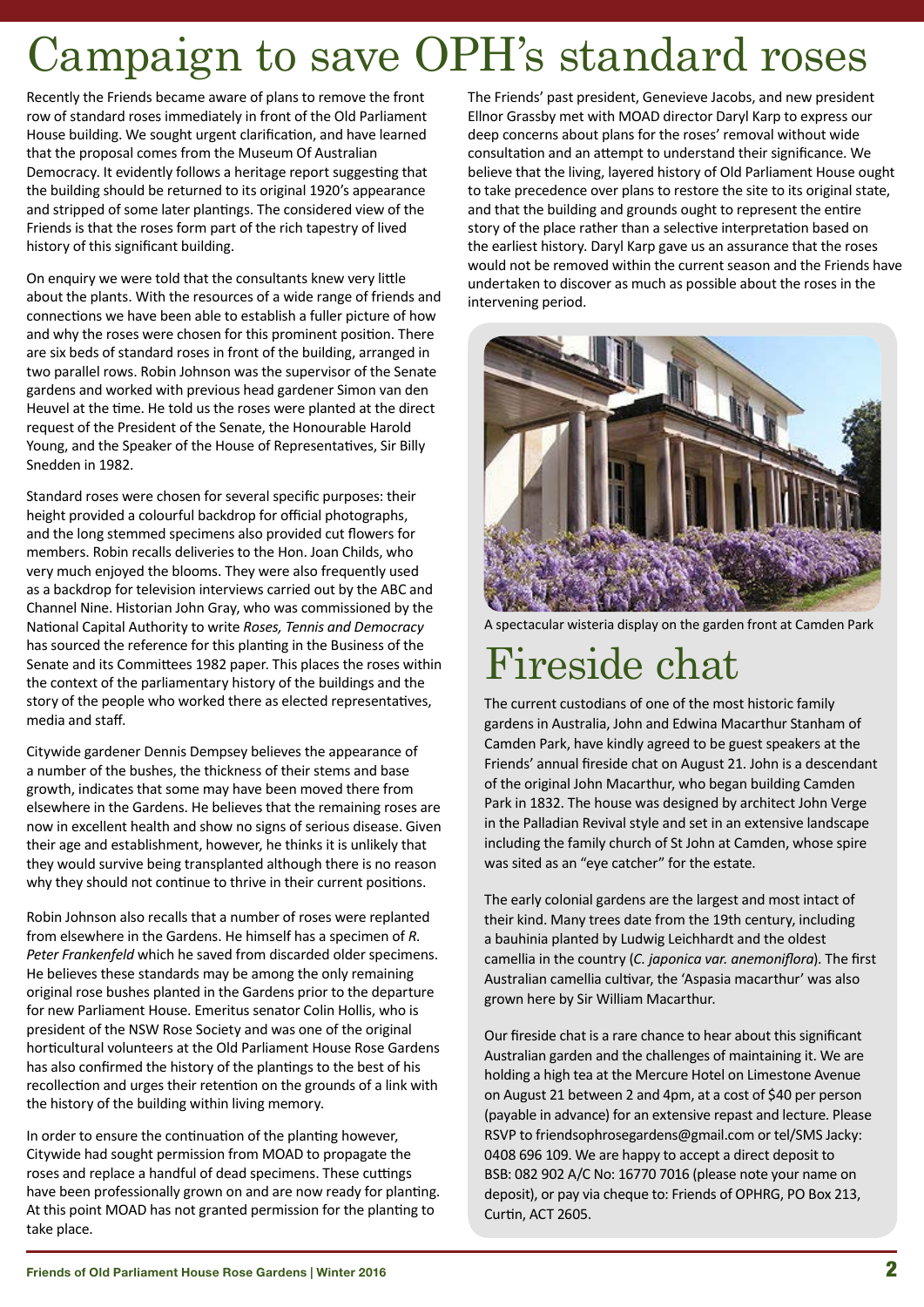

*Mr Lincoln* is a familiar but much loved rose with a strong damask scent.

#### Stories about roses

*Citywide's Nadene Edwards is also a Friends committee member and a devoted carer for the Gardens. She continues her series on some of the striking and historically interesting roses in the Old Parliament House Gardens.*

*Mister Lincoln* (*Mr Lincoln*) is a wonderful hardy rose that needs no introduction. An old favourite, it is still as popular today as it was when first released in 1964 and is named after America's 16th President, Abraham Lincoln. *Mr Lincoln* is a Hybrid Tea cross between *Chrysler Imperial* (Hybrid Tea, Lammerts, 1952) and *Charles Mallerin* (Hybrid Tea, Meilland, before 1947). The breeders are Herb Swim and Ollie Weeks who contributed to many other perfumed roses released over many years.

There are a number of specimens in the Old Parliament House and National Rose Gardens, but none more spectacular than the old standards at the front of OPH. The flowers were cut and given to the politicians to admire and enjoy in their offices during time of Parliament.

*Mr Lincoln* is a magnificent velvet red rose with a sweet damask perfume that can be enjoyed from up to three metres away. It is a vigorous rose that flowers on new wood in late Spring to late Autumn and even into early winter. Ideal conditions are full sun with afternoon shade, free draining soil and a pH range of 5 to 8. Bred to be tough and disease resistant it does occasionally get a little black spot. When pruning, remove the older canes and reduce by two thirds. Fertilise with organic material like turkey manure at the end of winter and into early spring and follow with Sudden Impact with each season.

#### St Valentine's Day champagne in the gardens



Citywide's Dennis Dempsey plays rose detective in the Gardens



Guests enjoy champagne in the pavilion



Tom Kesina's music added a European air to our drinks



Gardens historian John Grey with the winning raffle prize